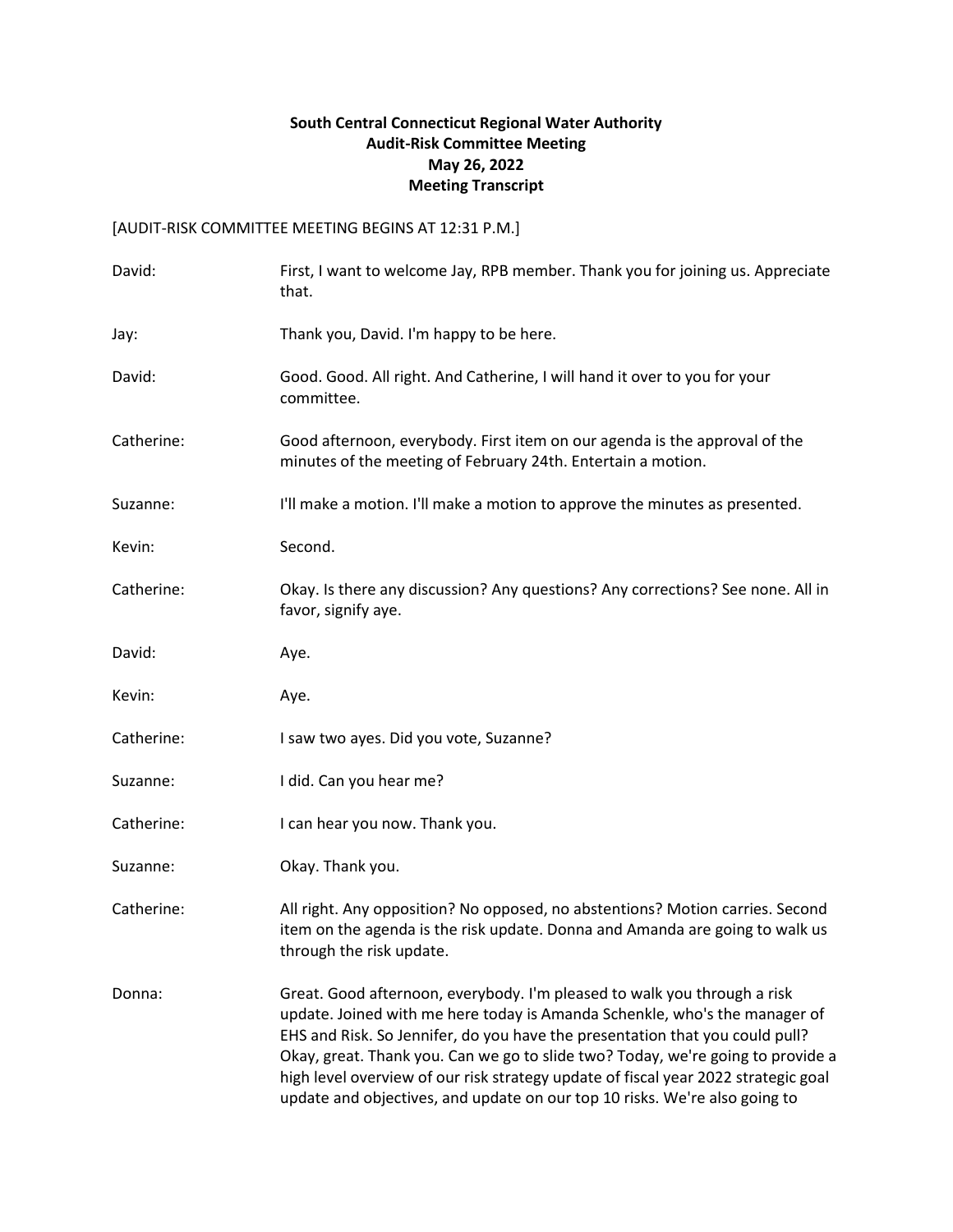> provide an update on our commercial businesses, specifically related to the recent acquisition. And then we're going to wrap up with the summary and next steps.

Donna: We can go to the next page, just from an overall perspective of our risk strategy, the RWA established a cross-functional Risk Committee. You might have seen that back in our December report out where they shared the specifics of the team. That team is really focusing around helping identify risks, impacting the RWAs ability to deliver its products and services to our customers and constituents. The team consists of approximately 11 employees, who are crossfunctional and focus on periodic and ongoing monitoring, risk ownership, decision making, and our day-to-day operations. So far, you'll see down in the methodology section, they have identified 47 risks in which we have identified using the four perspectives. So under the customer constituents, they've identified eight risks. Under employee learning and growth, five risks. And on the financial end, 16 risks. And with our internal business practices and processes, 18 risks. They are utilizing the COSO framework to rate each of the risks. And we're going to talk a little bit about that, because each of the risks are identified by gross, current, and residual risks, which talk about impact and likelihood.

Donna: The COSO framework, as I mentioned, is really to assess the internal processes. So if we move to the next slide, this one, the landscape, as part of our risk strategy, the Enterprise Risk management includes methods and processes to manage risks and opportunities related to the achievement of our objectives. So you'll see in the middle, we've got the ERM. And the objective of this landscape, overall, is to really help develop a holistic view of the most significant risks to the achievements of our most important objectives. So you'll see a whole host of things around the outer circle.

- Donna: The inner circle, we have identified areas that have broader impacts, such as reputational and geopolitical. Reputational risk is a hidden threat or a danger to, basically, the RWAs name, or the standing of a business or entity unit. So these can occur through a variety of different ways. So that's why it's on the inner circle, because it does impact us overall. The geopolitical risks are things known as political risks that really affect the normal course of what we do. So you heard more recently the government relations report out in the last meeting, and that would be an example of political risks that impact our business.
- Donna: In the outer circle, we have identified three major elements tied to this ERM. So you'll see the strategic risk, where we've identified three major areas. And basically what the strategic risk is, is referring to events or decisions that could potentially stop an organization from achieving its goals. Examples could be mergers and acquisitions. It could be contractual obligations, or maybe even some other liabilities. So we've identified business risk, obligation risk, and insurance risk in this area. On the financial side, these are risks that are related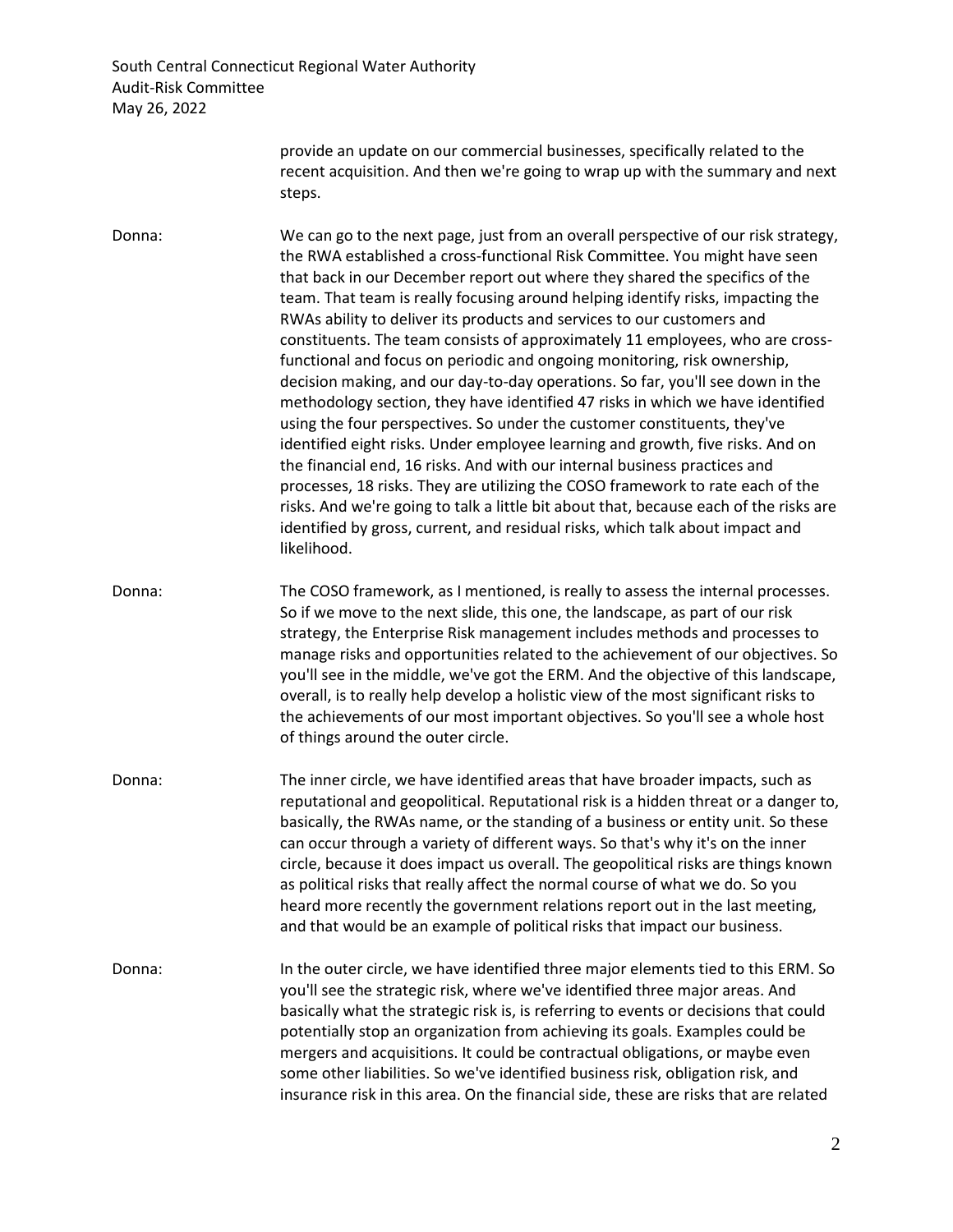|        | to the possibility of losing money. Some examples include audit risk. It could be<br>the general bond resolution compliance. It could be the rate application<br>approval, or even failure to meet budget projections.                                                                                                                                                                                                                                                                                                                                                                                                                                                                                                                                                                                                                           |
|--------|--------------------------------------------------------------------------------------------------------------------------------------------------------------------------------------------------------------------------------------------------------------------------------------------------------------------------------------------------------------------------------------------------------------------------------------------------------------------------------------------------------------------------------------------------------------------------------------------------------------------------------------------------------------------------------------------------------------------------------------------------------------------------------------------------------------------------------------------------|
| Donna: | And then you'll see the remaining pieces are really tied to our operational risks,<br>and these summarize the uncertainties that we may face in the course of<br>conducting our daily business. It could be policies, procedures, it could be<br>systems, it could be even activities. And I'll just walk you through a few of them.<br>I won't spend too much time going through every single one of them. But as an<br>example, going to the far right of the diagram, you'll see regulatory compliance.<br>These could be environmental compliance. It could be functional risks as well.<br>You'll see legal risks. These could be things that are tied to vendor contracts, or<br>even events that are legal in nature.                                                                                                                     |
| Donna: | Systems are kind of scattered throughout multiple areas, but the system side, it<br>could be areas such as cyber security or even a breach of our systems, like loss<br>of data. Physical assets would be another example, where we've got ATVs on<br>our property, which are creating security concerns for the business. That would<br>be another example. Safety injuries, that's obviously front and center and a goal<br>for us, but that would be another one. But we could also be thinking about<br>things like fraud, where we've got customers making payments, and we want to<br>think about any internal, external fraud and what we're doing with that banking<br>data and making sure that we're looking at that. And then water pollution and<br>quality, this is really around things like chemical risks in our drinking water. |
| Donna: | So this landscape, as I shared is really It's just helping tie back to our strategy<br>and really helping us just take a more holistic view of what are the most<br>significant risks to our business. And this is going to be evolving as we further<br>dig into our current strategy. Next slide?                                                                                                                                                                                                                                                                                                                                                                                                                                                                                                                                              |
| Tony:  | Excuse me.                                                                                                                                                                                                                                                                                                                                                                                                                                                                                                                                                                                                                                                                                                                                                                                                                                       |
| Donna: | Yes.                                                                                                                                                                                                                                                                                                                                                                                                                                                                                                                                                                                                                                                                                                                                                                                                                                             |
| Tony:  | I have my hand raised, but I don't know if that's the right way to do this.                                                                                                                                                                                                                                                                                                                                                                                                                                                                                                                                                                                                                                                                                                                                                                      |
| Donna: | Okay. Yes.                                                                                                                                                                                                                                                                                                                                                                                                                                                                                                                                                                                                                                                                                                                                                                                                                                       |
| Tony:  | Over time, I've had a continuing view that the reputational issue is one that<br>includes the chief executive officer as well, more so than any other employee.<br>And to some extent, almost equal with the organization's reputation as such,<br>because the chief executive officer represents the organization and gets<br>epitomized as a leading element in the organization. So we ought to think about<br>where that fits, if anywhere, because I think it's an important one.                                                                                                                                                                                                                                                                                                                                                           |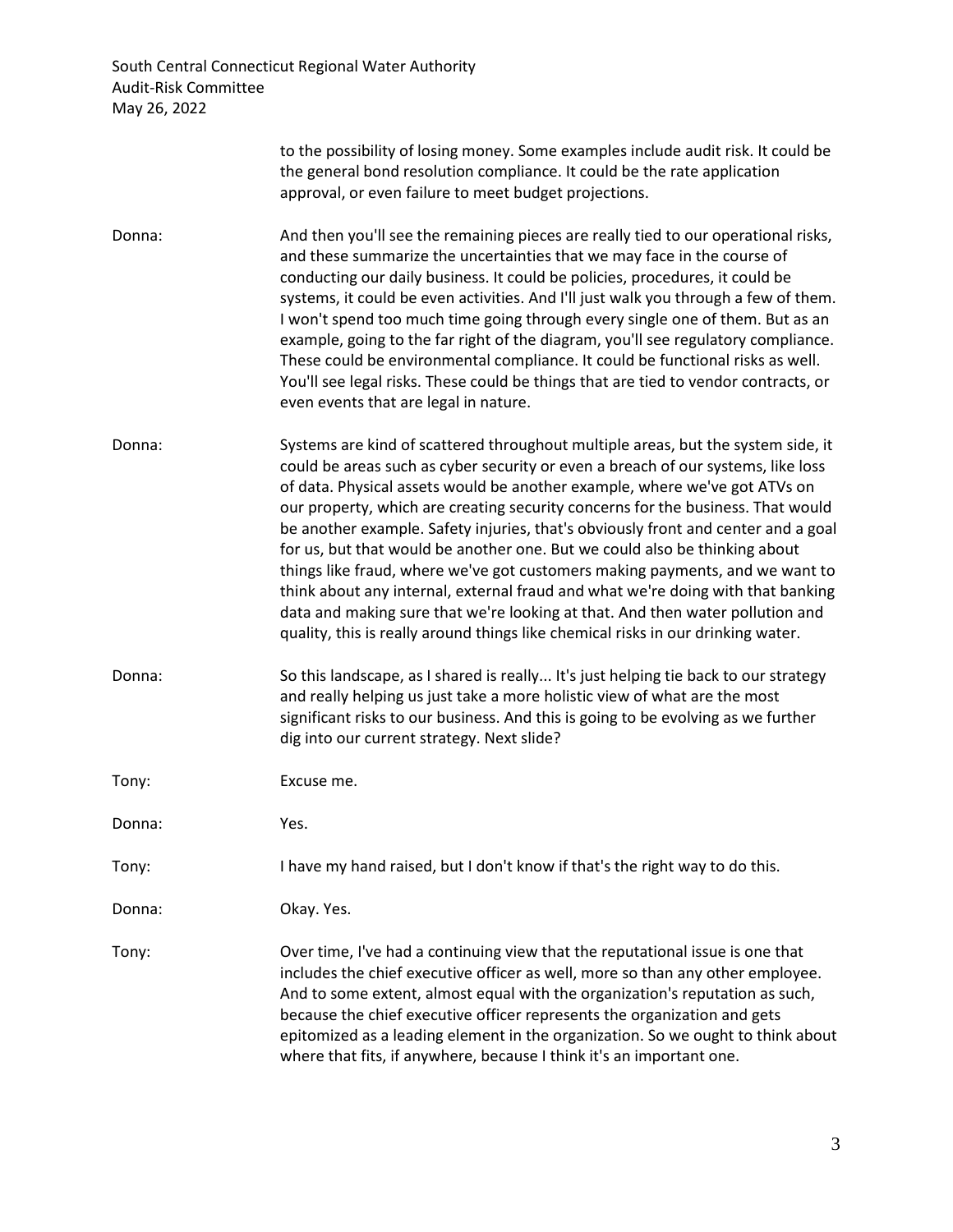| Donna:     | I agree. And that, obviously, could be easily falling into a number of these<br>categories, but definitely reputational, as you had referenced.                                                                                                           |
|------------|-----------------------------------------------------------------------------------------------------------------------------------------------------------------------------------------------------------------------------------------------------------|
| Jay:       | May I ask a question?                                                                                                                                                                                                                                     |
| Donna:     | Of course. Yes.                                                                                                                                                                                                                                           |
| Jay:       | The risks that we're exposed to, do we have any insurance policies that we have<br>covered? Did I miss something maybe in the beginning?                                                                                                                  |
| Donna:     | The insurance risk is covered under strategic. So if you look up at the top, we<br>have insurance risk.                                                                                                                                                   |
| Jay:       | Okay.                                                                                                                                                                                                                                                     |
| Donna:     | Mm-hmm (affirmative).                                                                                                                                                                                                                                     |
| Jay:       | Thank you.                                                                                                                                                                                                                                                |
| Catherine: | Suzanne also has her hand up.                                                                                                                                                                                                                             |
| Suzanne:   | Thanks, Catherine. I have two quick questions building on Tony's point. I think<br>it's not only reputational risk, but there's key man risk, or key person risk-                                                                                         |
| Tony:      | Yeah.                                                                                                                                                                                                                                                     |
| Suzanne:   | in terms of losing key or a number of key personnel.                                                                                                                                                                                                      |
| Donna:     | Yeah.                                                                                                                                                                                                                                                     |
| Suzanne:   | And secondly, where would you be tucking credit rating risk?                                                                                                                                                                                              |
| Donna:     | Credit ratings would more than likely be under the financial, that would end up<br>focusing there. We were trying to identify the higher level ones, but you've got<br>rate application approvals. But I would see that as being strategic and financial. |
| Suzanne:   | Yeah. I think [crosstalk]                                                                                                                                                                                                                                 |
| Rochelle:  | Just to add to that, Suzanne.                                                                                                                                                                                                                             |
| Suzanne:   | called out. I think it's one of our biggest risks, actually.                                                                                                                                                                                              |
| Donna:     | Okay.                                                                                                                                                                                                                                                     |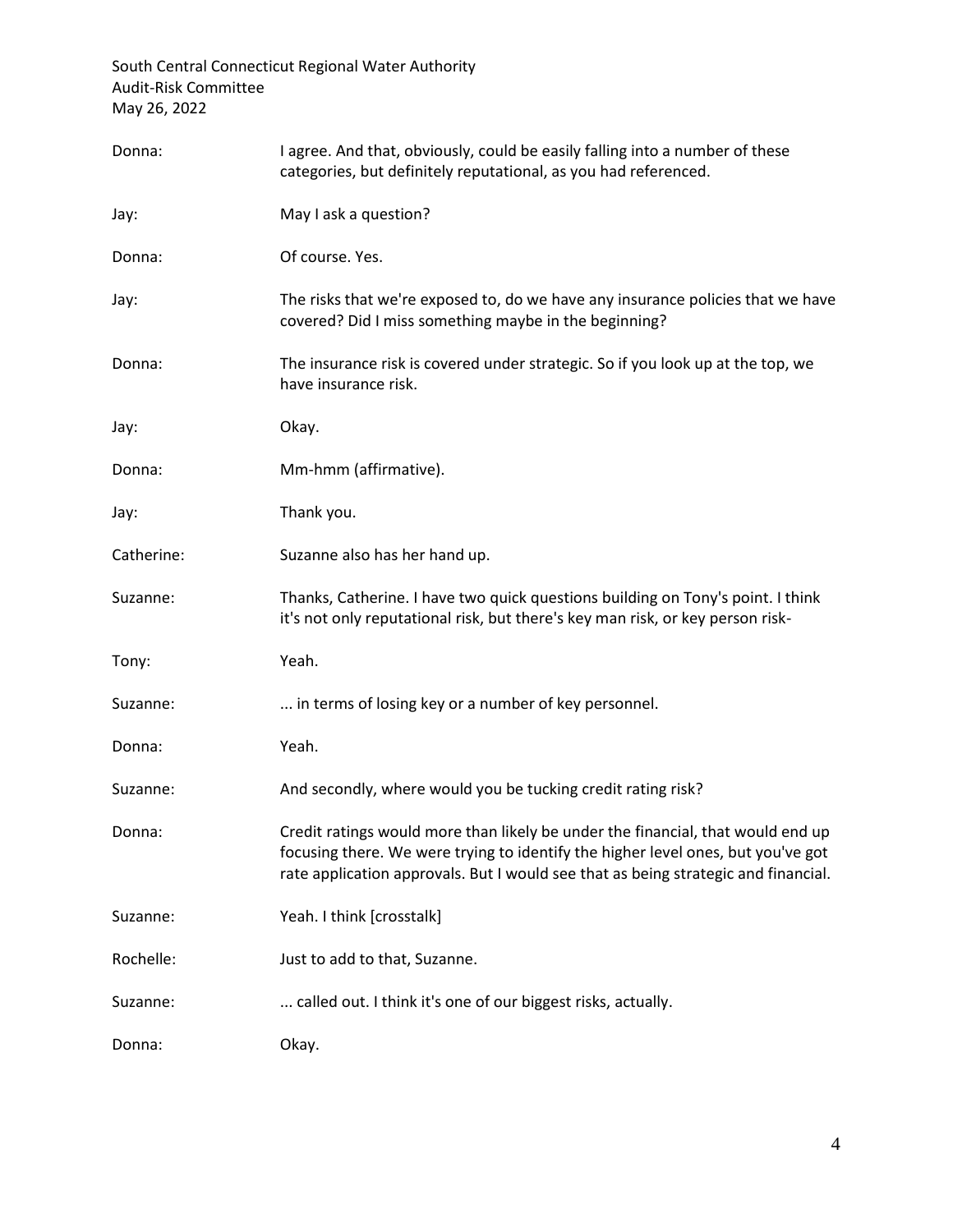| Rochelle: | And Suzanne, maybe just to add to that, I have that under the budget<br>projections and funding, because a very key thing there is the impact from the<br>credit rating agencies if we don't make our projections.                                                                                                                                                                                                                                                                                                                                                                                                                                                                                                                                                                                           |
|-----------|--------------------------------------------------------------------------------------------------------------------------------------------------------------------------------------------------------------------------------------------------------------------------------------------------------------------------------------------------------------------------------------------------------------------------------------------------------------------------------------------------------------------------------------------------------------------------------------------------------------------------------------------------------------------------------------------------------------------------------------------------------------------------------------------------------------|
| Donna:    | And credit risk is-                                                                                                                                                                                                                                                                                                                                                                                                                                                                                                                                                                                                                                                                                                                                                                                          |
| Suzanne:  | Wherever you want. It's a big factor since we are highly reliant on borrowing.                                                                                                                                                                                                                                                                                                                                                                                                                                                                                                                                                                                                                                                                                                                               |
| Rochelle: | Yeah.                                                                                                                                                                                                                                                                                                                                                                                                                                                                                                                                                                                                                                                                                                                                                                                                        |
| Donna:    | Absolutely. Absolutely. Any other questions on the risk landscape?                                                                                                                                                                                                                                                                                                                                                                                                                                                                                                                                                                                                                                                                                                                                           |
| Donna:    | Okay, wonderful. So one point that we just wanted to share is the Risk &<br>Compliance group sits under the corporate services division. The reason it is a<br>standalone function is to ensure the pure risks of losses were managed<br>appropriately and to mitigate liability. So as an example, Amanda has got a team<br>of people, and she's here with me today that really is looking at overall risk and<br>compliance, such as environmental.                                                                                                                                                                                                                                                                                                                                                        |
| Donna:    | So on the left hand side, you're going to see one of the strategic objectives is to<br>really help cultivate a risk culture and mindset. And the way that we do that is<br>by aligning our strategy to our risk appetites, bringing an objective voice to the<br>table, driving basic risk values and norms, and really helping improve the risk<br>mitigation execution. So as an example, if you take environmental, we've got a<br>team of people that focus on the environment and doing things for the<br>environment. But we have Amanda's team, who's focusing on environmental<br>compliance, where they're auditing what they do and how they do it and how it<br>compares to the regulatory environment and making sure that we have a<br>distinct separation between those groups.                |
| Donna:    | On the right hand side, you'll see our near-term objectives. This is really where<br>we're trying to build the capabilities and improve. Our objectives are really to<br>help, improve, identify, assess, control all the risks. And really, the way that we<br>do that is by establishing robust operating rhythms and continually reviewing<br>the risks and helping put plans in place. Handling the immediate issues as an<br>example for safety. As an example, we've got a safety injury, how do we help<br>mitigate that? If we've got a legal issue, we're resolving those. If we've got an<br>environmental concern, we're putting those plans in place immediately. And<br>even with BCP gaps, as an example, we're really trying to make sure that we're<br>putting out those fires as they come. |
| Donna:    | But in addition to that, two other things that we're helping build risk control<br>dashboards, so really, Amanda's doing a really nice job and looking at all the<br>risk, and you'll see in the appendix a bunch of crafts and things like that, and<br>trying to really help identify those risks, where are the warnings, and put<br>mechanisms in place to help mitigate those. And then finally, improving our risk                                                                                                                                                                                                                                                                                                                                                                                     |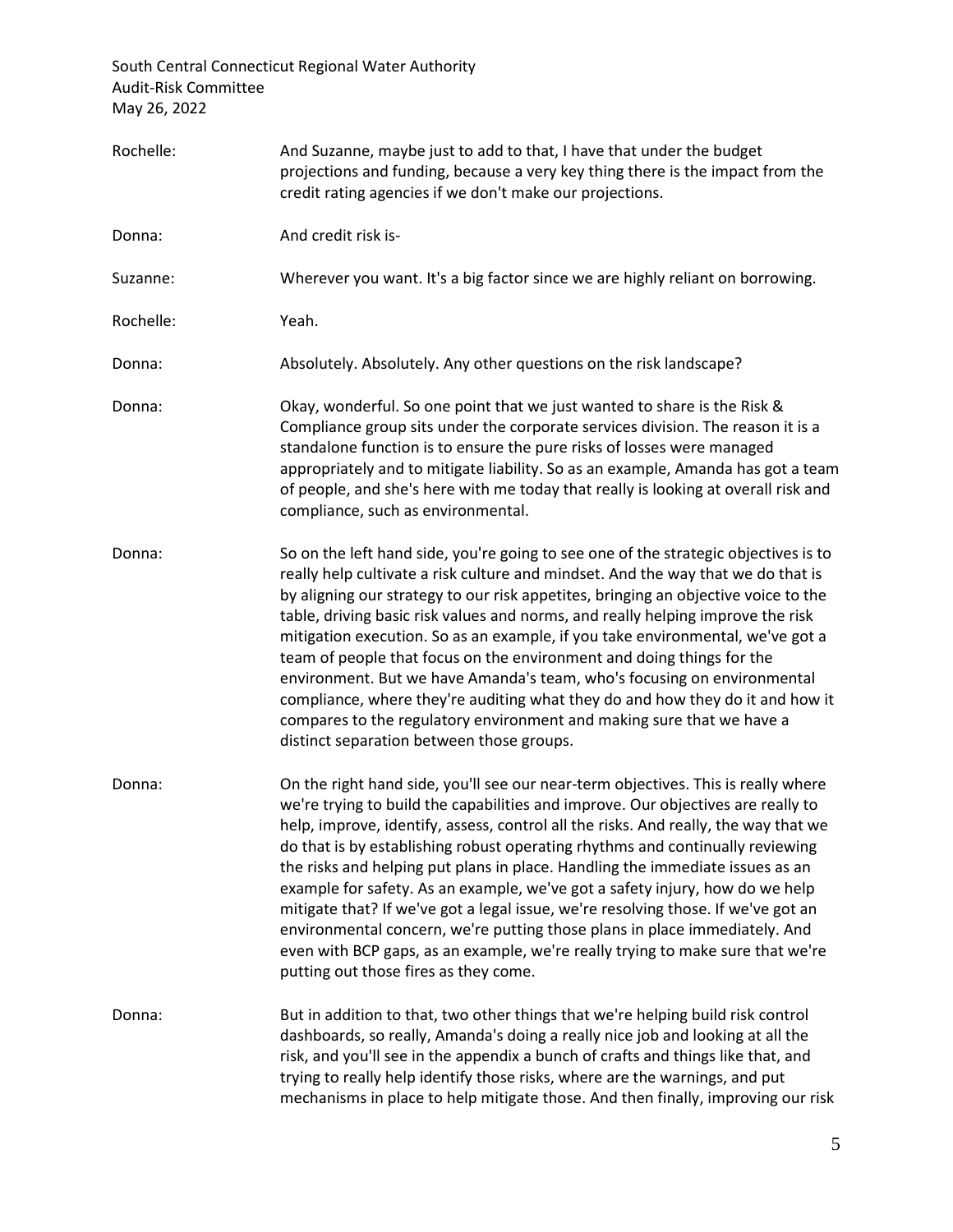> mitigation tools and bolstering internal controls. So really helping look at the processes of how we do things, auditing our internal controls, and making sure that we put processes in place to help get us to a place where we can mitigate some of the liability across the business.

- Donna: So I'm going to pause and just see if there are any questions on this, because we're going to now walk through the fiscal year '22 goals and objectives. I'm going to have Amanda focus on that. But any questions in terms of how the group is operating and what their focus is? Okay. With that, I'll pass it off to Amanda.
- Amanda: Thanks, Donna. So we'll walk you through the 2022 goals and what our update is here. So as you can see, as part of our risk strategic goals, we are in the five year plan for 2025 to enhance RWAs enterprise risk by reviewing and improving upon 50% of the risks within our risk matrix. We're focusing on mitigating risk, improving redundancy, and safeguarding our resiliency as part of this goal. Our objective for this fiscal year was to reconstitute our committee and focus on our top 10 enterprise risk and their mitigation strategies. We were able to use, revise all of our divisional leaders, to make sure that we had a current committee that represented a cross-functional team. We introduced our new risk assessment guidelines as part of this objective, and we reassessed all of our top 10 risks against those new guidelines.
- Amanda: As you can see here in our risk assessment, our top 10 includes 19 specific risk assessments that have to be conducted. All of those assessments were conducted using the COSO framework assessment guidelines Donna had mentioned previously. We rank those assessments with our gross risk, which is prior to any controls being implemented and then our current risk, which is with controls in place. The overall risk profile for RWA was impacted by the change in this framework, due to the multiple layer assessments that are provided in the guidelines versus a more simple process we used prior. You can see here in the framework, we did include a copy of what is one of our risk assessments that we perform. It identifies what the impact is to the business, what the consequences are of the risk, who the owners are, and then it works into what our existing controls are in place.
- Amanda: As you may have been waiting for, here is our list of our top 10 risks as they were assessed with our new COSO framework. We have included the top 10 ranked by their current risk, which means these are all ranks and current controls in place. On the far right hand side of this chart, you'll see the change in rank that they received based on the change in framework, and we've also included all of the risk mitigation activities that took place this fiscal year.
- Amanda: Within our business continuity planning, you can see we updated all of our plans, both overarching to the business and department specific. There are 27 department specific plans nowadays. We updated our incident management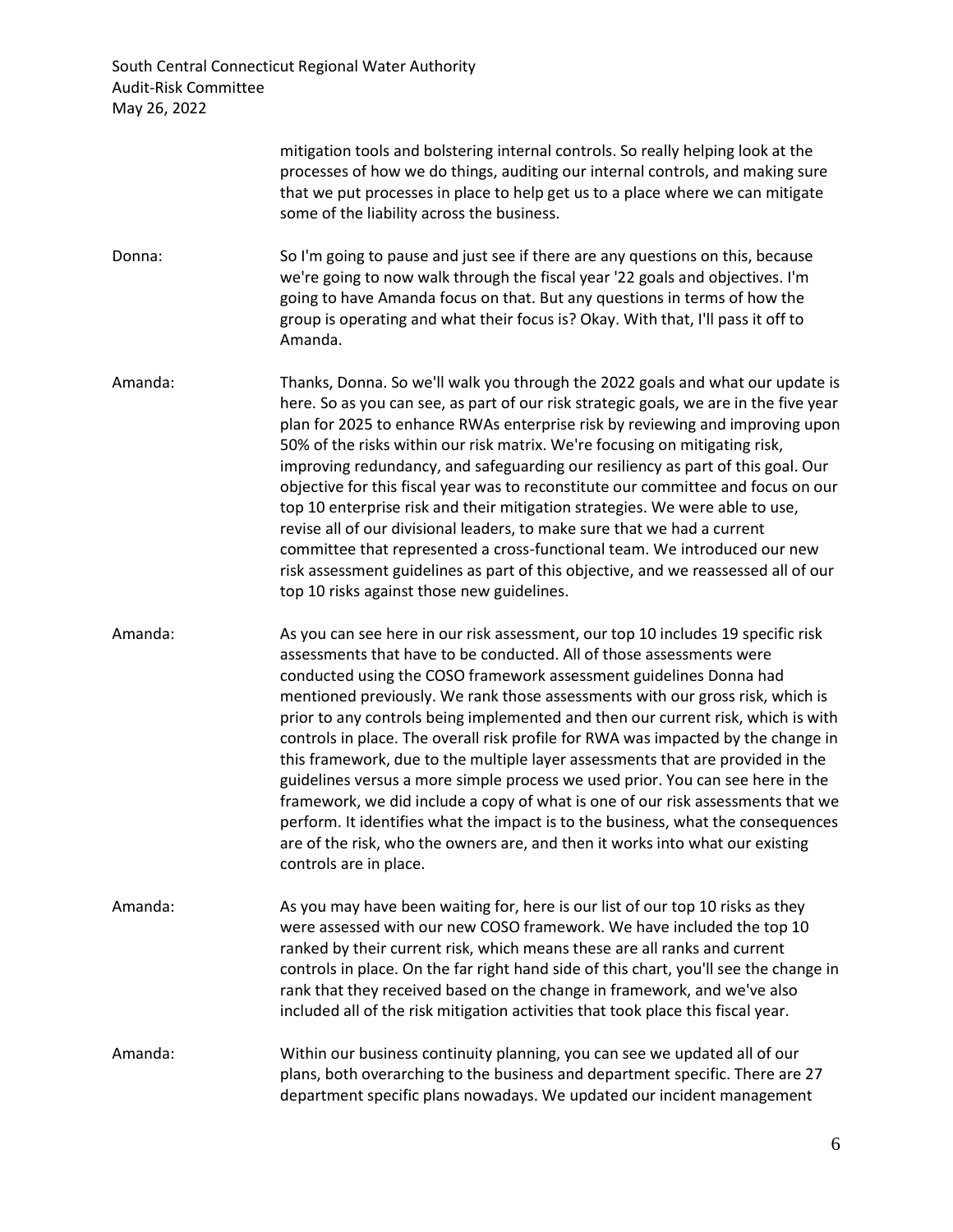|            | plan, we worked on our water supply plan and our drought contingency plans as<br>well, which all fit under the business continuity planning umbrella. Within our<br>cybersecurity world, we worked on our cyber assessment, which was completed<br>this fiscal year. Our continued penetration testing, launching new user training<br>related to [phishing] exercises. Multifactor authentication was introduced on all<br>of our privileged accounts. And then we also are working on planning our<br>business continuity tabletop exercise, which will be a ransomware attack on our<br>distribution system. I'm going to pause here just for a second to ask Prem if he<br>has anything he'd like to add to this area. I know we had talked about it a little<br>bit in detail. |
|------------|-------------------------------------------------------------------------------------------------------------------------------------------------------------------------------------------------------------------------------------------------------------------------------------------------------------------------------------------------------------------------------------------------------------------------------------------------------------------------------------------------------------------------------------------------------------------------------------------------------------------------------------------------------------------------------------------------------------------------------------------------------------------------------------|
| Prem:      | Yeah. Before I can add, Suzanne, you have a question? I see your hand is up.                                                                                                                                                                                                                                                                                                                                                                                                                                                                                                                                                                                                                                                                                                        |
| Catherine: | Thanks.                                                                                                                                                                                                                                                                                                                                                                                                                                                                                                                                                                                                                                                                                                                                                                             |
| Prem:      | Suzanne, you're still on mute. You want to-                                                                                                                                                                                                                                                                                                                                                                                                                                                                                                                                                                                                                                                                                                                                         |
| Suzanne:   | Oh.                                                                                                                                                                                                                                                                                                                                                                                                                                                                                                                                                                                                                                                                                                                                                                                 |
| Prem:      | Yeah.                                                                                                                                                                                                                                                                                                                                                                                                                                                                                                                                                                                                                                                                                                                                                                               |
| Suzanne:   | I have two questions. One is, how did we determine these were the top 10?                                                                                                                                                                                                                                                                                                                                                                                                                                                                                                                                                                                                                                                                                                           |
| Amanda:    | So these have been our top 10 for the last, probably I want to say three years.<br>They all have a risk rank that is higher than the rest of ours. So there are 47 risks<br>within that risk matrix that we hold. These are 19 of those 47 with the highest<br>risk level. So these are ones that are constantly being watched, constantly<br>having controls updated. And we rank them here based off of their current risk<br>level, which is their impact times likelihood of occurrences.                                                                                                                                                                                                                                                                                       |
| Suzanne:   | And how often do you do the rating that ranks them?                                                                                                                                                                                                                                                                                                                                                                                                                                                                                                                                                                                                                                                                                                                                 |
| Amanda:    | We usually try to look at that at least once a year. The most recent ones were<br>completed in April of this year as part of this framework change.                                                                                                                                                                                                                                                                                                                                                                                                                                                                                                                                                                                                                                 |
| Suzanne:   | Okay. And are these in priority order, or just the top 10?                                                                                                                                                                                                                                                                                                                                                                                                                                                                                                                                                                                                                                                                                                                          |
| Amanda:    | These are the top 10, and they're currently in rank order by their risk level,<br>which is just the impact times likelihood.                                                                                                                                                                                                                                                                                                                                                                                                                                                                                                                                                                                                                                                        |
| Suzanne:   | Okay. [crosstalk]                                                                                                                                                                                                                                                                                                                                                                                                                                                                                                                                                                                                                                                                                                                                                                   |
| Catherine: | Amanda, you said that this I'm sorry, Suzanne. Did I interrupt you?                                                                                                                                                                                                                                                                                                                                                                                                                                                                                                                                                                                                                                                                                                                 |
| Suzanne:   | No. Go right ahead. My next question is less related to what I was just asking, so<br>go ahead.                                                                                                                                                                                                                                                                                                                                                                                                                                                                                                                                                                                                                                                                                     |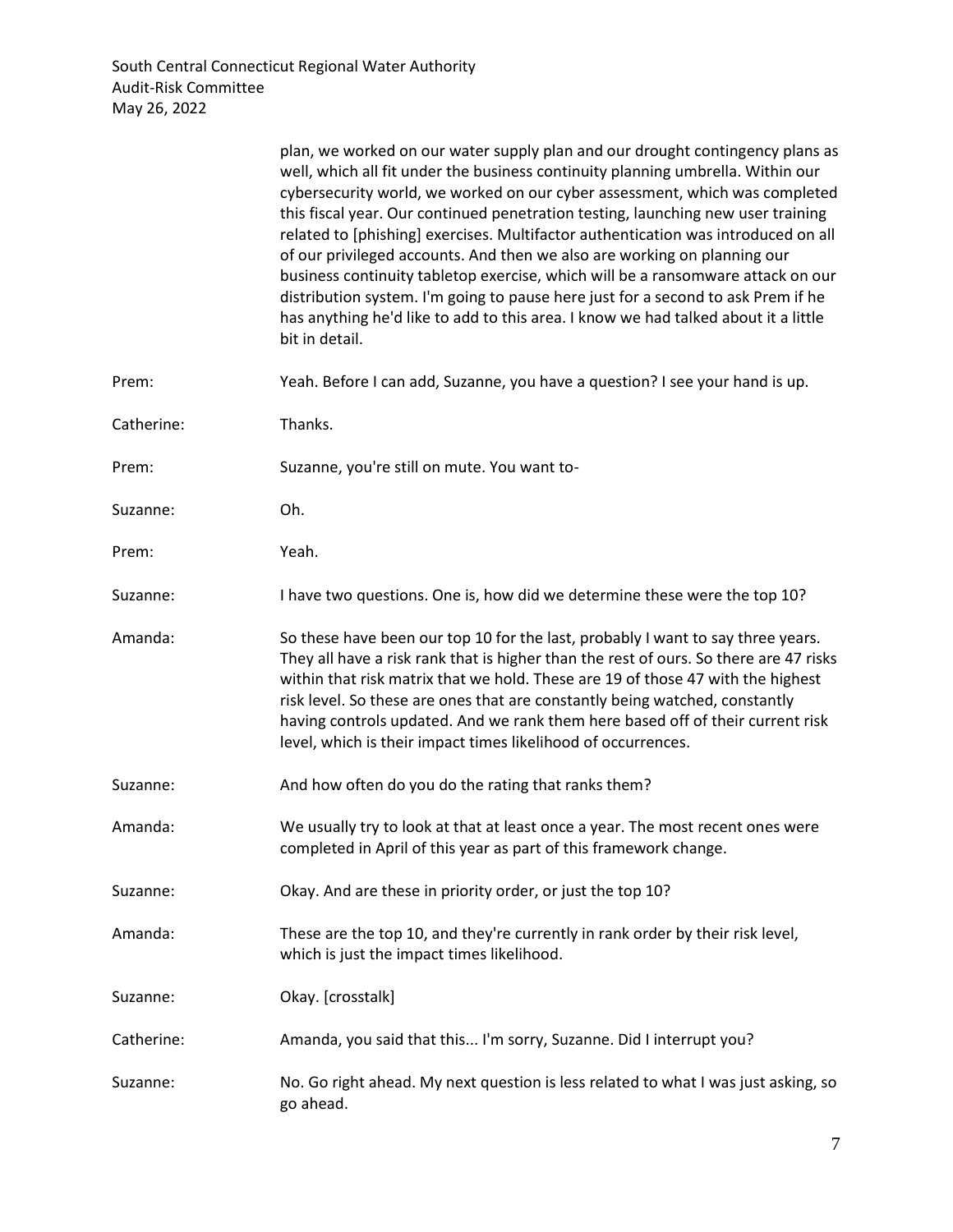- Catherine: Well, you said that the top 10 are constantly... There's a constant focus on those. That doesn't mean that the other risks are not reviewed constantly, does it?
- Amanda: No. The other ones are reviewed as consistently. It's just with these ones, we like to provide a more updated assessment guideline, where we're not looking at just the controls in place, but we're really addressing what their risk levels are. Unfortunately, in the water world... So I came from a private sector prior to this role. And in the private sector world, I was in risks change very, very frequently. In the water business, I've noticed that our risks are fairly steady. They stay fairly similar across the board. We will always have a business continuity planning risk, just because of the nature of where we are and our proximity to the water weather events, and just the fact that we are a 24/7, 365 business.

Catherine: Thank you.

- Suzanne: I have two other questions. One of the things we talked about at one point, I think maybe it might be when Linda was still here, I'm not sure, was that when we looked at the factors, we looked at factors related to urgency. I can't remember what the categories were, that helped drive how important these were. Because I just look at succession planning and recruitment, I just mentioned key man, but I don't see that as a top risk that has to be watched morning, noon and night, kind of urgency type of risk. So I was just wondering where that whole... We had some other layover that looked like an urgency factor and some other dimension that gave it some depth. So that's one question. Then the other question was... Well, I forgot my other question. So if you can answer that one, maybe I'll remember it by the time we get back to it.
- Amanda: All right. I'm just going to... I'm going to flip through to the appendix just, to see if this is what you were looking for. So don't read ahead if anybody's looking. I think this might be the heat mapping that you had seen prior, where we talked about our urgency in process. Does this look familiar to you, Suzanne?

Suzanne: No, it doesn't.

Amanda: Okay.

Suzanne: But that doesn't mean anything.

Amanda: No problem. So when you were looking at that top 10 before, so this is the current risk map. So you can see where these risks are seated within our heat map. It helps us to really identify what needs to be addressed right now versus what needs to continually be watched, and what we may be able to maybe let not be a priority as much as some of the others. So when we look at them, you can see with our gross risks... So this little guy over here in the very far corner,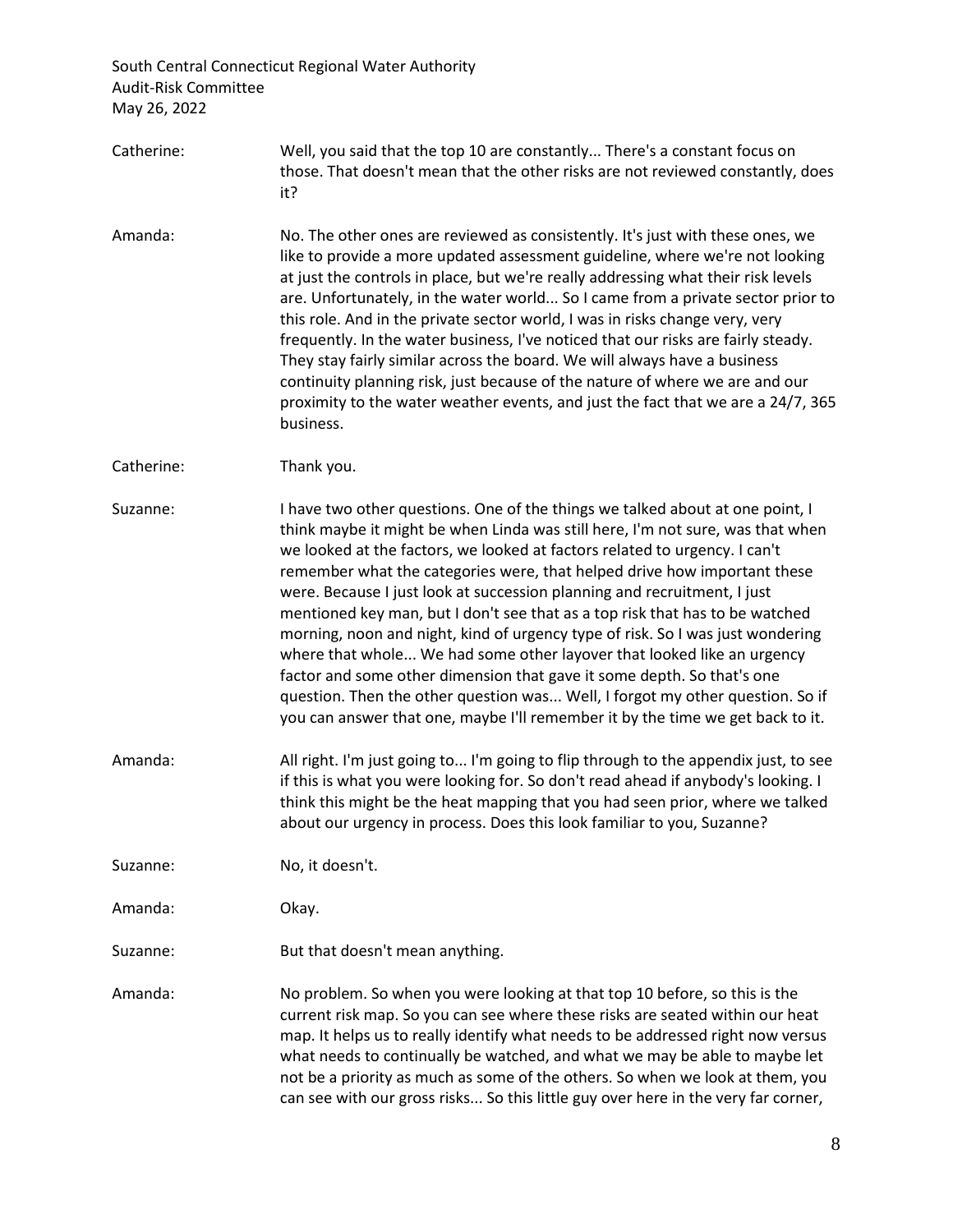|            | that's one of Prem's cyber items that, while we've taken down the likelihood<br>quite frequently, the impact would still be fairly high to the authority if it were<br>to occur. So it still has a fairly red marker, but the rest of them have all moved<br>quite far into the yellow based off of our controls.                                                                                                                                                                                                                                                                                                                                                                                                                                                                                                                                                                                           |
|------------|-------------------------------------------------------------------------------------------------------------------------------------------------------------------------------------------------------------------------------------------------------------------------------------------------------------------------------------------------------------------------------------------------------------------------------------------------------------------------------------------------------------------------------------------------------------------------------------------------------------------------------------------------------------------------------------------------------------------------------------------------------------------------------------------------------------------------------------------------------------------------------------------------------------|
| Catherine: | David also has a question.                                                                                                                                                                                                                                                                                                                                                                                                                                                                                                                                                                                                                                                                                                                                                                                                                                                                                  |
| David:     | Yeah. Suzanne, you're all set? I didn't want to-                                                                                                                                                                                                                                                                                                                                                                                                                                                                                                                                                                                                                                                                                                                                                                                                                                                            |
| Suzanne:   | I am, David. Go ahead.                                                                                                                                                                                                                                                                                                                                                                                                                                                                                                                                                                                                                                                                                                                                                                                                                                                                                      |
| David:     | Okay. Thank you. Thank you, Catherine. If we could put that top 10 list back on-                                                                                                                                                                                                                                                                                                                                                                                                                                                                                                                                                                                                                                                                                                                                                                                                                            |
| Amanda:    | Absolutely.                                                                                                                                                                                                                                                                                                                                                                                                                                                                                                                                                                                                                                                                                                                                                                                                                                                                                                 |
| David:     | I will tell you, I know that we've always had the business continuity planning<br>as a very important one. I know even Kevin attended one of those, if I<br>remember correctly.                                                                                                                                                                                                                                                                                                                                                                                                                                                                                                                                                                                                                                                                                                                             |
| Kevin:     | Yeah.                                                                                                                                                                                                                                                                                                                                                                                                                                                                                                                                                                                                                                                                                                                                                                                                                                                                                                       |
| David:     | And some exercises with that. But this one, when I saw this the other day<br>looking at this, it screamed out at me, COVID. And it screamed out at me,<br>because of the fact that we were scared about our operators, the very<br>important people that do the day-to-day stuff right inside our plants, that they<br>had to be separated from one another and had to use extra precautions. And I<br>wondered what came out of COVID and how that affected what your plans were<br>here, because we've gone through a sea change in a lot of ways.                                                                                                                                                                                                                                                                                                                                                        |
| Amanda:    | Yes. So within the business continuity planning world, we used to have many<br>plans built around how we would get all of our staff into remote trailers and<br>specific areas. And we've noted that, barring connectivity, so as long as<br>everyone has power and wifi, for the most part, we really don't need those<br>emergency resources as much as we had before, because we can send our<br>people out into the world as long as they have the connectivity plan. So it's<br>really helped us drive down a specific number of people who are needed as the<br>core business, that we're going to need them here, we're going to need all<br>hands on deck. But we've found that a lot of the ancillary support function to<br>the business really aren't going to need as many dedicated spaces, which is<br>going to be a huge help in how we move forward in our business continuity<br>planning. |
| David:     | I would-                                                                                                                                                                                                                                                                                                                                                                                                                                                                                                                                                                                                                                                                                                                                                                                                                                                                                                    |
| Prem:      | [crosstalk].                                                                                                                                                                                                                                                                                                                                                                                                                                                                                                                                                                                                                                                                                                                                                                                                                                                                                                |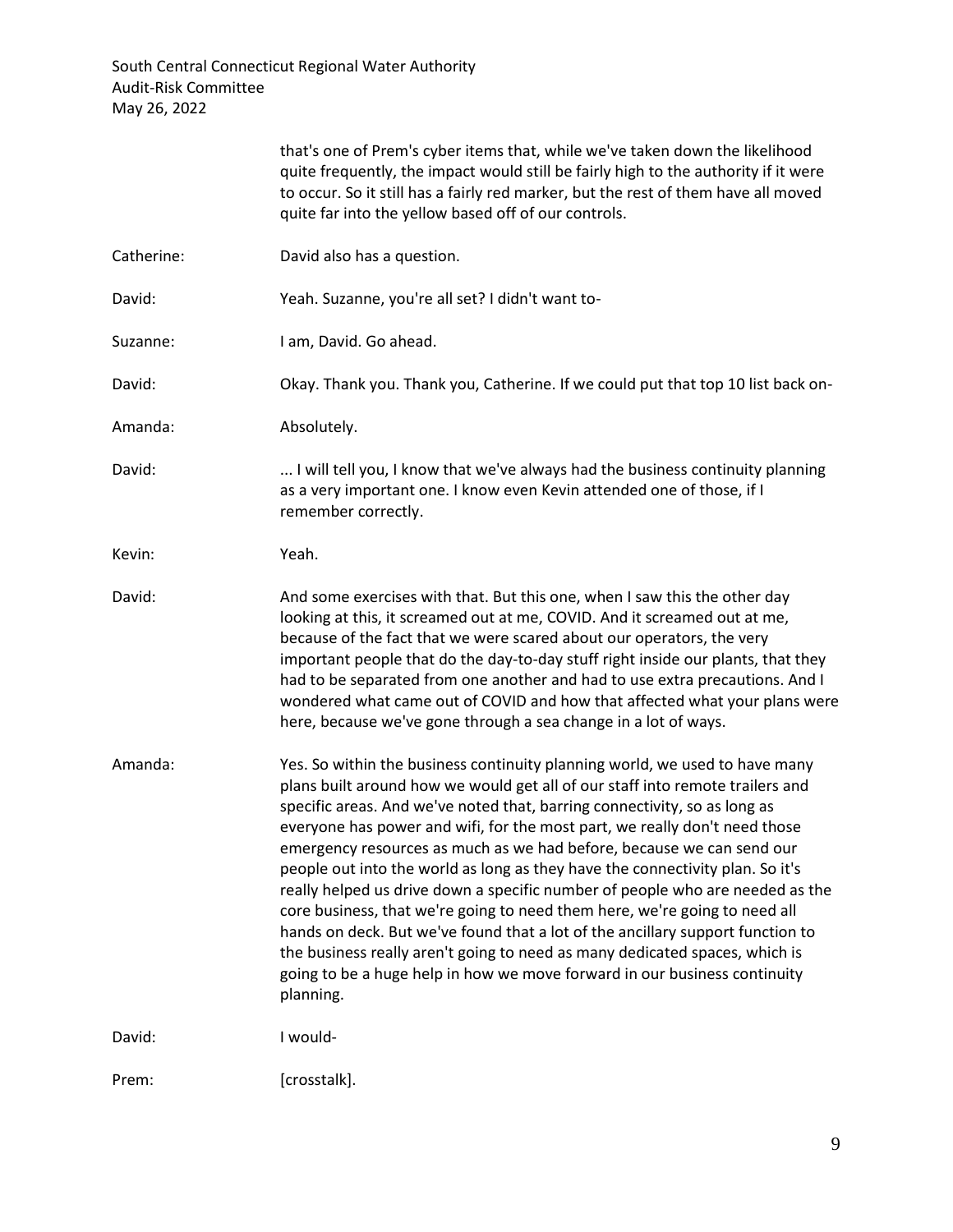| David:     | Yes, Prem. Sorry.                                                                                                                                                                                                                                                                                                                                                                                                                                                                                                                                                                                                                                                                                                                                                                                                                                                                                            |
|------------|--------------------------------------------------------------------------------------------------------------------------------------------------------------------------------------------------------------------------------------------------------------------------------------------------------------------------------------------------------------------------------------------------------------------------------------------------------------------------------------------------------------------------------------------------------------------------------------------------------------------------------------------------------------------------------------------------------------------------------------------------------------------------------------------------------------------------------------------------------------------------------------------------------------|
| Prem:      | I was just able to say, there's also a very key focus, David to your point, on<br>things like manual intervention. So one is technology and wifi, like how Amanda<br>was saying, but there was also the other piece where, for example, if there's a<br>cyber attack or even the tabletop that Amanda was talking earlier, where I know<br>there was a question about, can we operate our systems manually, like water<br>treatment plan or distribution system? So there's a key aspect of the people<br>there. And I believe the plan is that, as part of the exercise that Amanda talked<br>about, we are going to be exercising that to showcase that we can operate. So<br>there's the whole portion of technology and the whole portion of people aspect,<br>and that's a great question. And the team is formulating that plan, and we'll be<br>doing that exercise. So I just wanted to add to that. |
| Catherine: | I see Suzanne has her hand up, but I also just want to follow up on one thing<br>that Prem just said and the importance of the ability to operate manually.<br>Because having access to the internet is great, but if we lose power, access to<br>the internet goes away. So I really just want to emphasize the need to be able to<br>operate manually as well.                                                                                                                                                                                                                                                                                                                                                                                                                                                                                                                                             |
| Prem:      | That's right. Yeah.                                                                                                                                                                                                                                                                                                                                                                                                                                                                                                                                                                                                                                                                                                                                                                                                                                                                                          |
| Catherine: | Suzanne, you got a question?                                                                                                                                                                                                                                                                                                                                                                                                                                                                                                                                                                                                                                                                                                                                                                                                                                                                                 |
| Suzanne:   | Yeah. Just one other question about, so you have an item on the list, I heard<br>Amanda talking about assessments. I heard her talking about exercises and<br>testing into risk. Do you have a model in which you have several steps in the risk<br>management process of assessment testing, responding, re ranking, or action<br>kind of thing?                                                                                                                                                                                                                                                                                                                                                                                                                                                                                                                                                            |
| Amanda:    | So we do have plans in play that we do, and all of that is captured, actually, by<br>risk in their documentation. So we have what's known as a perspective, which<br>was that the photo I had shared with you on the last slide, where it mentioned<br>who the risk owners were. In there, it talks about how many times that paper<br>has been updated, how many times we've added controls through it, what the<br>dates are on those, what tests have been implemented, and what the ranking<br>changes are. So we capture all of that by risk specific in its own documentation.                                                                                                                                                                                                                                                                                                                         |
| Donna:     | But I think to her point, Amanda, maybe you can elaborate is, the process in<br>which we use to do that ranking. So for example, we're looking at growth risk,<br>current risk, residual risk. We're also looking at the probability of the impact,<br>the high, medium, and low, and how they are given different rankings. So if<br>they're categorized as a low impact, they would be ranked one or two, where if<br>they're a high impact, they'd be ranked four to five. And then we also look at<br>probability. So can you just talk through that philosophy? Because I know that                                                                                                                                                                                                                                                                                                                     |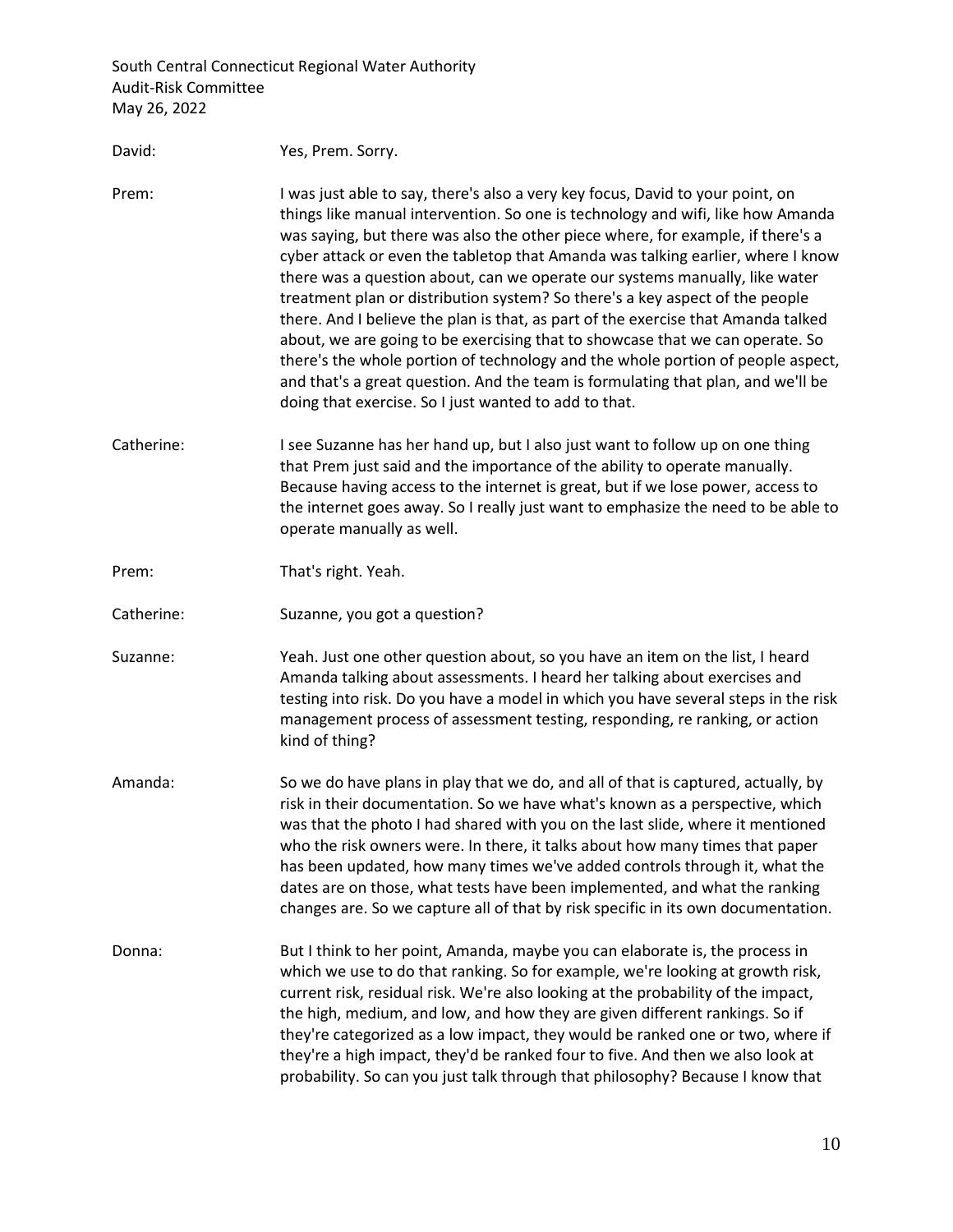> was reported back out in May of 2020, but it's been two years, and I think that might be helpful for the group.

Amanda: Absolutely. Yeah. So as part of impact, we go back and we look at six specific categories based around our legal, compliance, health and safety, reputational risk, operational risk, and strategic goal risks, and we rate those based off of what the impact would be to the business. That ranking is then assessed against what the likelihood is based on the number of controls we have in place and how often that may occur. And that process is then updated by each risk that we see. Within that terminology, when we are looking at those assessments, we also make sure that all of the testing of those are completed, and that they have controls in place and mitigation plans in play. So within the top 10, there should be activities that are taking place that continue to further control out that risk. And then those controls are then implemented and categorized against each one of the risks.

Suzanne: So I just have one last question, and that is why the loss of the SCADA system has gone up in risk factor. Is that from last year it's gone up?

Amanda: Yes. So that... Yeah. And again, so our previous assessment process was actually on a one to three scale, and then it assessed it on a percentage probability. So we're now on a 25 point scale based off of the newest assessment guidelines, so a maximum of five in the impact, and a maximum of five in the likelihood. So we now have a greater scale. So what you're really seeing in the ranking change is that we went from a really rudimentary scale to a much more complex scale that takes into it very specific impact categories.

Rochelle: Maybe I'll just add to that. I think-

Suzanne: So does that mean that risk, the absolute risk has actually unchanged? It's just because you changed your rating system, it moved up in the process?

Donna: Yeah.

Amanda: Correct.

Donna: Yeah. So for example, for succession planning, two years ago, it was ranked at five. Now, here it's down at six. And the reason why that the ranking went up is because we've developed a framework and we've actually started the succession planning and we're starting to put plans in place. So as a result of that, it gets assessed on what was the work that was needed, and how did we progress against that? And therefore, the ranking shows that it's improving.

Rochelle: And I just want to also add, the COSO framework that we're now using, and I think we talked about this in the last update, is a very recognized framework across... In the know publicly traded companies and companies that have to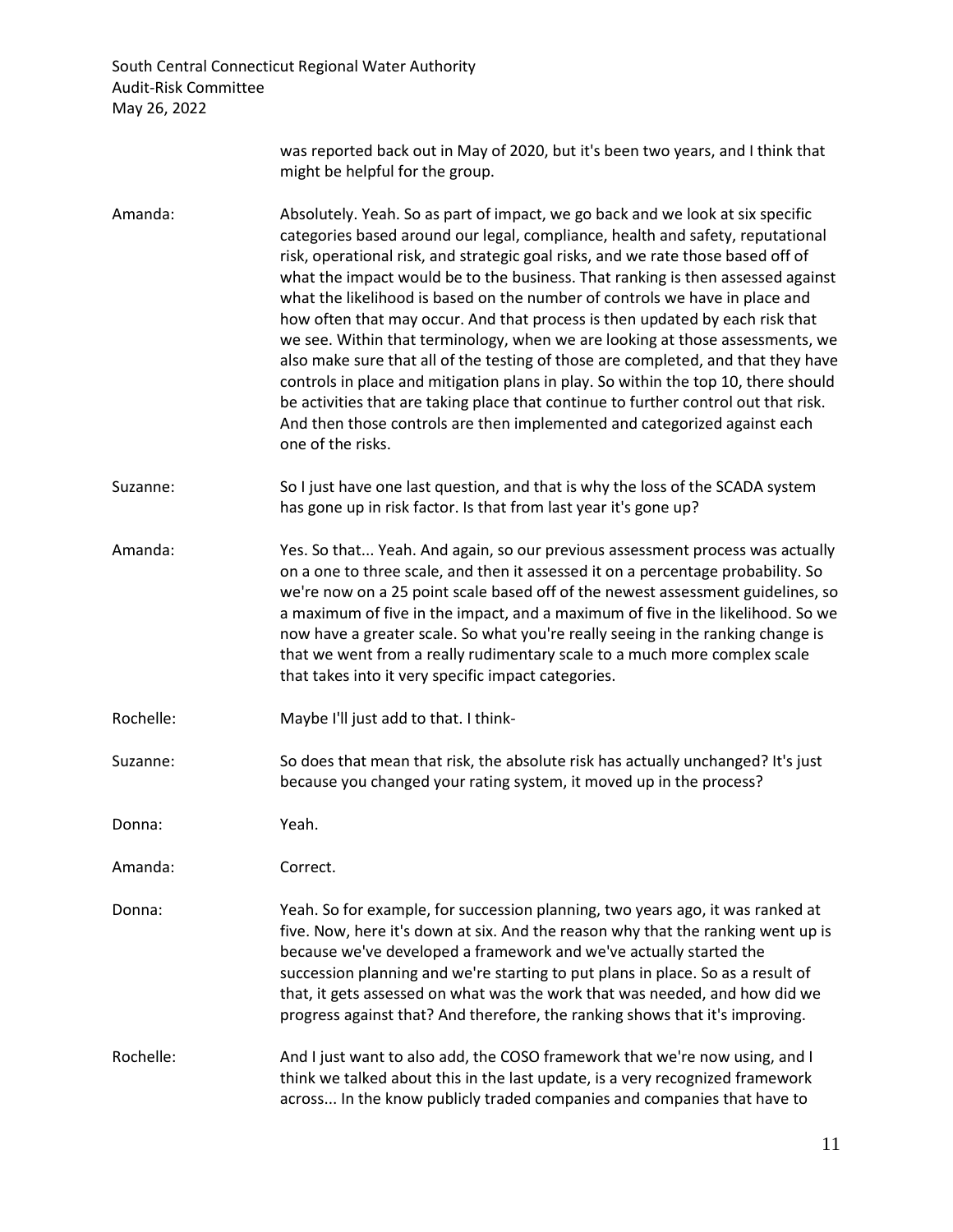follow Sarbanes Oxley, it's definitely the recognized framework to use to assess risks.

- Catherine: I also notice that business continuity planning moved from nine to one. And what I think is interesting about that movement... And I think it makes some sense, and maybe this is a lesson learned from COVID, and correct me if we're wrong, because if we have a number of employees that are working remotely because of a pandemic, and then on top of that, there is a weather event that takes out the electricity for a period of time, then I think that you're going to have significant challenges with respect to business continuity, at least for a period of time. So planning for that and being able to respond to those layers of challenges, I think, is something that needs to be of high focus.
- Amanda: Absolutely. And I just wanted to, with business continuity planning, that's a very large bucket, because it is anything that has an impact to business that would prevent us from meeting our core mission. So any moment where we're unable to perform our duties as a water company, that fits into that bucket there. So when you see in there with the water supply plan and our drought contingency, so there's a lot of layers within that business continuity planning, which... And unfortunately, anytime we implement our instant command system, it really flies into that same area as well. So we do see that within... Just maintaining our core business, as well as weather events, we see the likelihood is very, very high for need.
- Catherine: I don't see any other questions.
- Amanda: Okay.
- Catherine: And we can move to the next one.
- Amanda: There we go. Okay. So we just wanted to provide a quick risk update on the commercial enterprises side of the house. My team has been working on the insurance pieces for all of our new asset purchases. So with the WSS acquisition, we were able to get them covered under our captive, which is Churchill Casualty, LLC. As a captive member, RWA was in a position to bring them in on a zero premium dollars based on the exposures falling below 10% of RWA's total exposure. When I mean exposure, that would be our revenue, our payroll, and our auto counts. As we continue to move through the M&A world at RWA, we will continue to reassess the insurance program. Based on our current exposures, we start getting into a position where these smaller companies we've put up against minimum premiums, and it's not cost effective to have them purchase their own policies over and over.

## Amanda: So as we are able to get a good risk profile for this program and make sure they have a good broad spectrum of exposures, we're going to actually work on how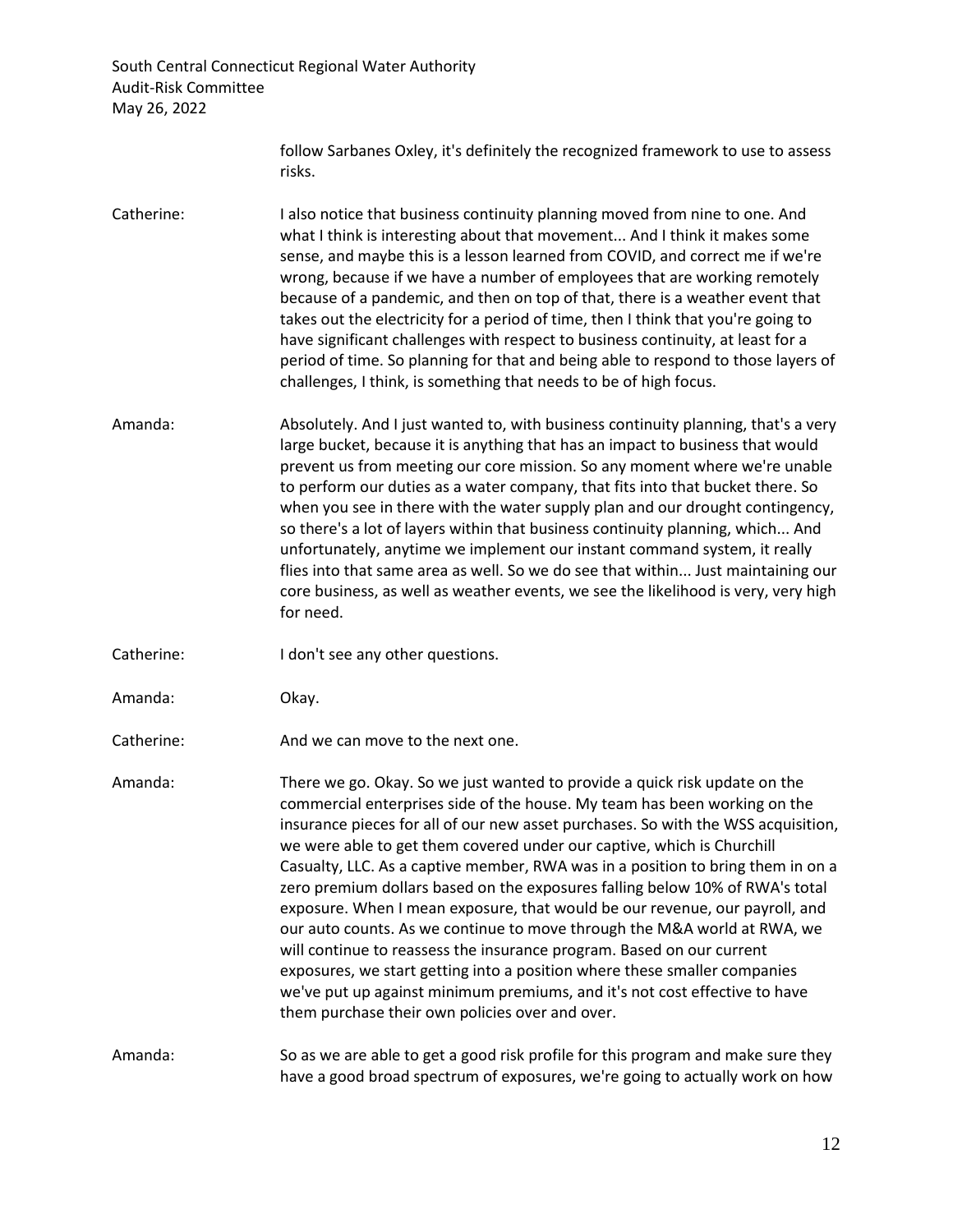|            | to get them their own insurance program that would better fit their needs. And<br>then Donna, do you want to just mention the people risk side of the house?                                                                                                                                                                                                                                                                                                                                                                                                                                                                                                                                                                                                                                                                                                                                                                                                  |
|------------|---------------------------------------------------------------------------------------------------------------------------------------------------------------------------------------------------------------------------------------------------------------------------------------------------------------------------------------------------------------------------------------------------------------------------------------------------------------------------------------------------------------------------------------------------------------------------------------------------------------------------------------------------------------------------------------------------------------------------------------------------------------------------------------------------------------------------------------------------------------------------------------------------------------------------------------------------------------|
| Donna:     | I mean, we had a close and a start within a matter of a day. So we did onboard<br>everybody contingent upon passing a background. So we've been able to<br>successfully onboard the folks.                                                                                                                                                                                                                                                                                                                                                                                                                                                                                                                                                                                                                                                                                                                                                                    |
| Amanda:    | Thank you.                                                                                                                                                                                                                                                                                                                                                                                                                                                                                                                                                                                                                                                                                                                                                                                                                                                                                                                                                    |
| Catherine: | I just want to make sure that I believe before we started asking a lot of<br>questions on the top 10 update, Prem, I thought you were going to add<br>something to that.                                                                                                                                                                                                                                                                                                                                                                                                                                                                                                                                                                                                                                                                                                                                                                                      |
| Prem:      | Yeah. I think we kind of touched Thank you, Catherine. We kind of touched<br>upon the tabletop exercise. That was my point. And one of the things I know in<br>the past where we discussed about cyber security, there was a question really<br>kind of understanding how authority can help RWA. And I think one of the<br>things that we do a good job here, and this is tabletop exercise. We'll exercise it<br>again, where we will include our board members as optional, so they can<br>actually participate and see this exercise being done and how we could<br>manually kind of operate our system, right? So I think this is going to give a good<br>feeling. So more to come, but that was my point earlier. So we'll be kind of<br>going through that exercise and we'll make sure that everybody feels more<br>comfortable. But thank you, Catherine. That was point.                                                                            |
| Catherine: | I just didn't want to cut you off. That's all.                                                                                                                                                                                                                                                                                                                                                                                                                                                                                                                                                                                                                                                                                                                                                                                                                                                                                                                |
| Prem:      | Thank you. Appreciate it. Yeah.                                                                                                                                                                                                                                                                                                                                                                                                                                                                                                                                                                                                                                                                                                                                                                                                                                                                                                                               |
| Catherine: | All right. Back to you, Amanda.                                                                                                                                                                                                                                                                                                                                                                                                                                                                                                                                                                                                                                                                                                                                                                                                                                                                                                                               |
| Amanda:    | Thank you. All right. So as part of our summary, we just wanted to provide that<br>we are on track to deliver against our strategic goals and objectives. Our top 10<br>risks have remained consistent as part of our recent review, and we will<br>continue to see a significant mitigation against the gross risk to RWA. The<br>committee will plan on it's continued momentum and processing through the<br>mitigation plans for the top 10 enterprise risks. And then in our work plan here<br>that you'll see for fiscal '23, we're looking to introduce five new perspectives to<br>our risk register. As part of our review of our top 10 enterprise risk, we found<br>that these five items deserved their own independent review. So we have added<br>them to our to-do list as items that we plan to add next fiscal year, and we will<br>give you guys an update on those as we work into the work plan for fiscal '23.<br>[inaudible]. Go ahead. |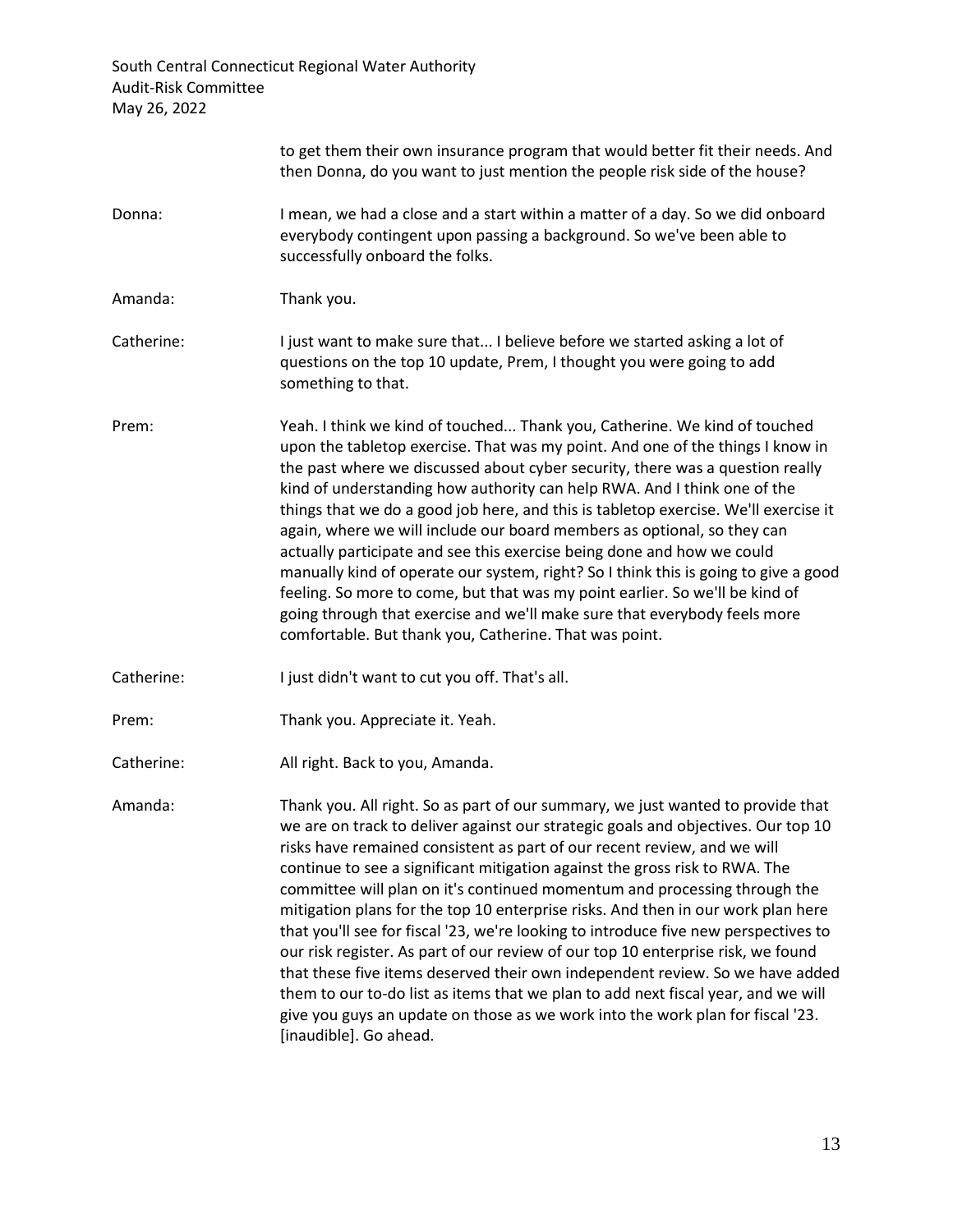- Catherine: I think it's worth having a little bit of conversation, because this jumped out at me about the insider threat risk, and what the RWAs experience has been to date and what the industry's standards are with respect to insider threats.
- Amanda: Absolutely. So I'm happy to report that we have not had any issues arise from this insider threat, both on the security and the cyber side. We have great protocols in place for when an employee is leaving RWA to make sure that their access controls are limited, to make sure that their SCADA access has been canceled, and that they don't have any way to access our systems. Within the industry. We are seeing the insider threat to be an emerging risk, especially in the cyber and the security area where outside our outside threats are targeting current employees as part of their way to infiltrate into a business, whether it be through a cyber perspective, whether it be through fraud or any kind of embezzlement type items. But what we want to make sure we're doing is that we're capturing what RWA's risks are to that and what controls we can put in place to make sure that we are not subject to those types of targets.
- Prem: And I think, just to add to what Amanda saying, that's a great question, Catherine, right? And one of the key things that the industry, as I'm talking to our peers and others who are actually experiencing this, is that there's a concept called zero trust, right? And from an insider side perspective. So what that really means is that, voluntary or involuntary, somebody who's operating within our network can infiltrate and be a situation where somebody is hacking our system and a bad actor could gain control of that thread because of the practices that's inside. So you heard us talk about multifactor authentication of the systems earlier. That actually kind of talks about this concept of zero trust. So what that really means is that we are trying to create controls within our systems.
- Prem: So for example, if somebody has access to our CIS data, for example, they have to actually go back and sign into another system. Although they're in the network, they're being asked to sign up with these critical systems. Let's say the same [inaudible] in this example. The employee goes into a SCADA system. He's asked to sign up. So there's a multifactor authentication concept, which kind of provides more control. That's been an ongoing discussion in the industry, and all our peers are looking to actually put that in place. So we did a good job on kind of creating that for the privilege account, especially for the administrators we have in our group, with an employee. But the idea is that we all try to expand that across the board for all employees so we can create that layer of control and protection. And then different lens, it's also very important from an insurance standpoint. Amanda knows it better than anybody else.
- Prem: They actually had asked for the MFA. And just to give you some number and statistics, 65% of the companies have lost insurance coverage because they did not put MFA in place, because of the same reason. So insurance companies are asking of these things more and more. So we are trying to create that control.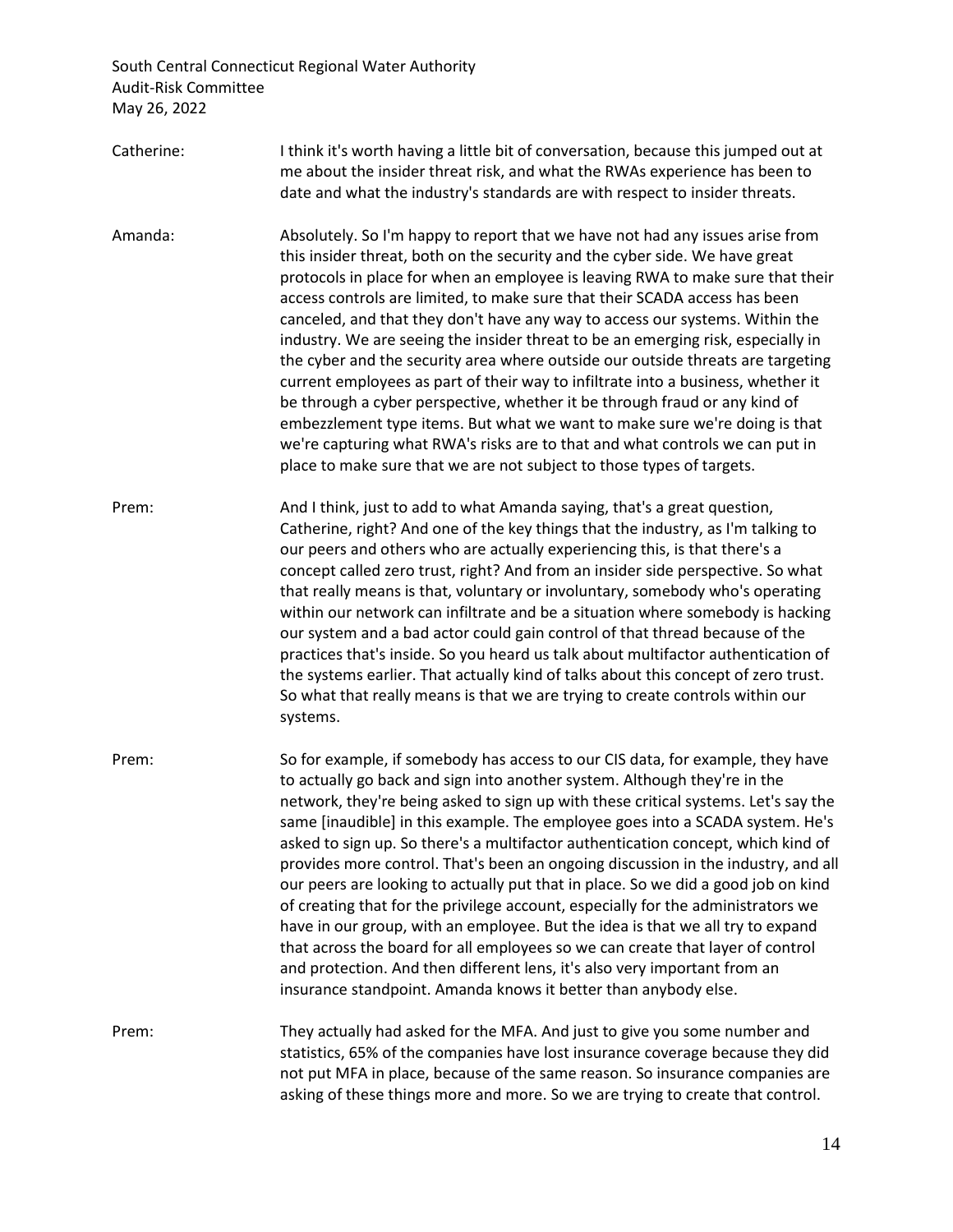|            | And it's changing almost every day. So those are some of the I would say high<br>levels on what's happening in the industry and how the metrics are changing,<br>especially in the cyber security world. And zero trust is going to continue, right?<br>I think that's the whole idea. So hopefully, it kind of adds a bit more color.                                                                                                                                                                                                                                                                                                                                                                                                                                                                                                                                                                                                                                                                                                                    |
|------------|-----------------------------------------------------------------------------------------------------------------------------------------------------------------------------------------------------------------------------------------------------------------------------------------------------------------------------------------------------------------------------------------------------------------------------------------------------------------------------------------------------------------------------------------------------------------------------------------------------------------------------------------------------------------------------------------------------------------------------------------------------------------------------------------------------------------------------------------------------------------------------------------------------------------------------------------------------------------------------------------------------------------------------------------------------------|
| Catherine: | Thank you. Any other questions?                                                                                                                                                                                                                                                                                                                                                                                                                                                                                                                                                                                                                                                                                                                                                                                                                                                                                                                                                                                                                           |
| Amanda:    | All right. Well, we are down to the Q and A final here for this update. Within the<br>appendix, you will see there is a slide on our top 10, how they were ranked prior<br>to this new assessment. We've also included the heat maps for the risk, so you<br>can see them in a more managed monitor and low impact quality. And then<br>we've also included the two assessment guidelines from the COSO framework,<br>which are related to the impact and the likelihood, in case you wanted to see<br>what those rankings look like. Any questions? I will stop my share. All right.<br>Thank you.                                                                                                                                                                                                                                                                                                                                                                                                                                                       |
| Catherine: | Thank you very much. The next item on our agenda is a review of the work plan<br>for fiscal 2023. Rochelle, can you walk us through this?                                                                                                                                                                                                                                                                                                                                                                                                                                                                                                                                                                                                                                                                                                                                                                                                                                                                                                                 |
| Rochelle:  | Sure. Thank you, Catherine. So for the most part, the fiscal '23 work plan does<br>mirror what it has been in previous years with the external reviews, as well as<br>the risk management update, as well as the cyber technology resilience update.<br>But there is one new item, and it's actually listed under December. And just to<br>give a little bit of background on that is, Larry and I have been discussing what<br>we Relative to internal audits and what we have done in the past relative to<br>internal audits is, we actually had a third party firm that we had worked with,<br>now a few years back, on internal audits, basically working as an extension of<br>RWA, performing an internal audit function. And although we thought that that<br>particular firm maybe wasn't the most effective for that work                                                                                                                                                                                                                       |
| Rochelle:  | And then for a few years, we actually did more targeted internal assessments,<br>but not quite an internal audit. And what we're proposing here is working with<br>another third party firm. It's a firm that we now have some experience with. It's<br>CohnReznik. They're doing some work for us on the transaction side, and they<br>do have an internal audit practice. And so our proposal is to work with that firm,<br>initially to do an overall control environment assessment. And then based on<br>that, really focus in from a risk perspective, that you just heard a lot about,<br>where we want to focus our internal audits. And although our external auditor<br>does do certain control testing, primarily on the financial side as part of their<br>like walkthroughs and their interim work, we want to reengage with a risk based<br>focus on internal audits. So the December update will really be an initial readout<br>of that overall assessment and what we would propose going forward for focus<br>areas for internal audit. |

Catherine: Thank you, Rochelle. Are there any questions or comments?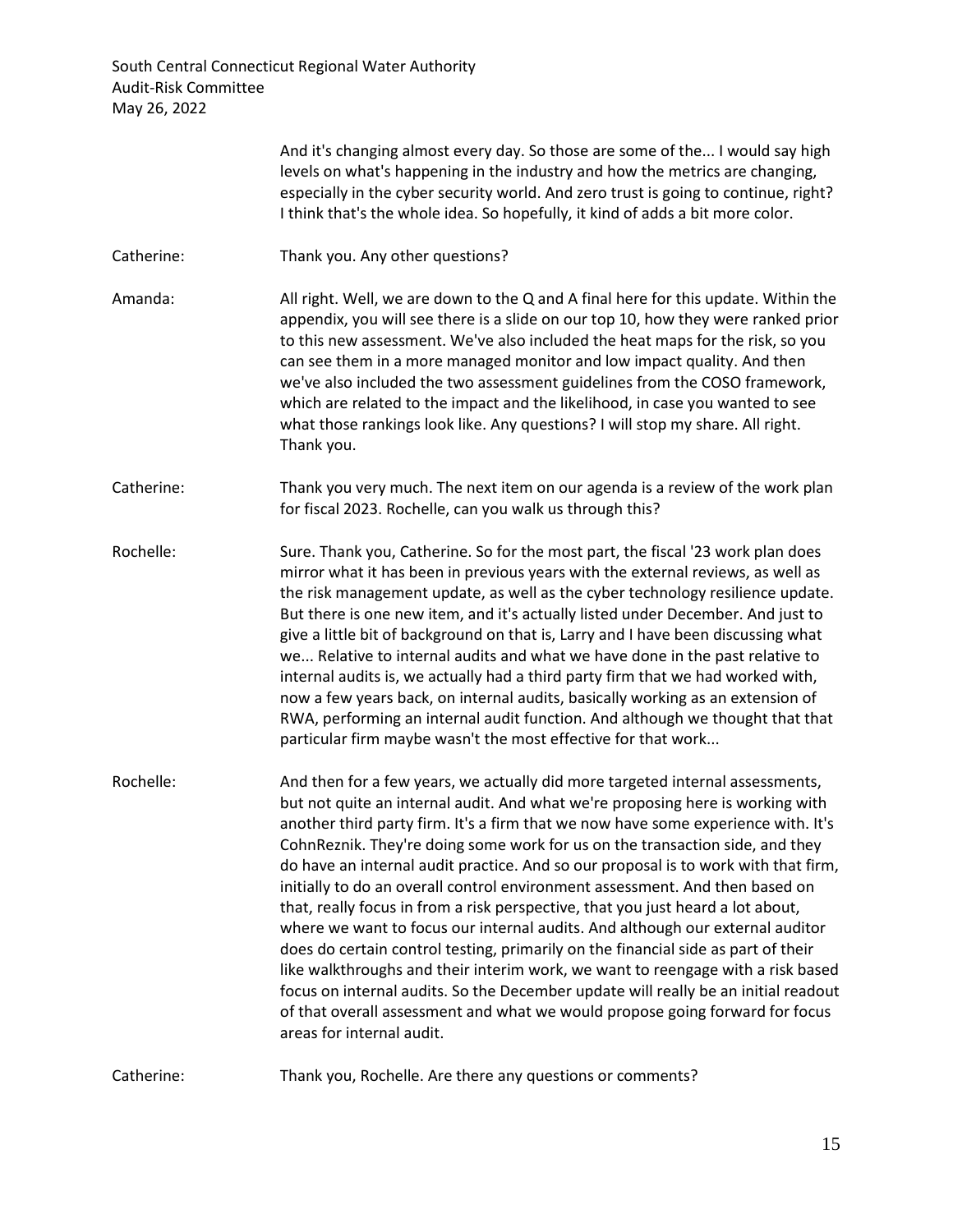| Suzanne:   | I have a question, Catherine. So in this presentation before, there was a slide<br>that talked about a 50% improvement in something related to risk<br>management, 50% improvement of our risk indicators. I don't remember what it<br>actually said. It was at the front of the presentation. So do those get folded into<br>the KPIs? And if so, how so? And is there an opportunity, or maybe Catherine,<br>you do separately, as the chair of the committee, for the board to be briefed on<br>less strategy, but more specifics in the last year, of items that have surfaced,<br>how the team managed them, what it taught us about our organization? And I<br>would presume some of that might need to be an executive session, but I just<br>think it would be interesting, and maybe even more impactful, to understand<br>the individual items and what we've dealt with. |
|------------|-------------------------------------------------------------------------------------------------------------------------------------------------------------------------------------------------------------------------------------------------------------------------------------------------------------------------------------------------------------------------------------------------------------------------------------------------------------------------------------------------------------------------------------------------------------------------------------------------------------------------------------------------------------------------------------------------------------------------------------------------------------------------------------------------------------------------------------------------------------------------------------|
| Catherine: | Okay. I think that's a great idea. Why don't we-                                                                                                                                                                                                                                                                                                                                                                                                                                                                                                                                                                                                                                                                                                                                                                                                                                    |
| Suzanne:   | I think it could be next year in the update.                                                                                                                                                                                                                                                                                                                                                                                                                                                                                                                                                                                                                                                                                                                                                                                                                                        |
| Catherine: | Right. I was thinking we could maybe do that in February.                                                                                                                                                                                                                                                                                                                                                                                                                                                                                                                                                                                                                                                                                                                                                                                                                           |
| Suzanne:   | We can, or we can do it again next May, whatever you think is appropriate-                                                                                                                                                                                                                                                                                                                                                                                                                                                                                                                                                                                                                                                                                                                                                                                                          |
| Catherine: | Okay.                                                                                                                                                                                                                                                                                                                                                                                                                                                                                                                                                                                                                                                                                                                                                                                                                                                                               |
| Suzanne:   | for the work plan.                                                                                                                                                                                                                                                                                                                                                                                                                                                                                                                                                                                                                                                                                                                                                                                                                                                                  |
| Catherine: | Mm-hmm.                                                                                                                                                                                                                                                                                                                                                                                                                                                                                                                                                                                                                                                                                                                                                                                                                                                                             |
| Suzanne:   | It might go in sync with this. But the other piece is, how does all this get<br>measured in the Remind me, and maybe that's a question for Larry, and what<br>that 50% was referring to in the previous presentation in terms of our goals.                                                                                                                                                                                                                                                                                                                                                                                                                                                                                                                                                                                                                                         |
| Rochelle:  | I believe Can I just I believe that 50% was the review of the risk register, to<br>at least review 50% of the risk register.                                                                                                                                                                                                                                                                                                                                                                                                                                                                                                                                                                                                                                                                                                                                                        |
| Suzanne:   | So that's what our goal is for risk So what's the KPIs on risk management<br>then?                                                                                                                                                                                                                                                                                                                                                                                                                                                                                                                                                                                                                                                                                                                                                                                                  |
| Donna:     | Basically, the biggest good, the biggest goal is to improve 50% of our risk<br>perspectives. So we had 47 risks that were identified. We have to improve those<br>by 50%, which means looking at our internal controls, changing our practices<br>and how we operate. I'm not familiar with this recommendation of the internal<br>audit piece. This is the first I'm hearing of it, that's what this team is supposed to<br>be focusing on, is looking at the internal controls, the processes, and improving<br>those by 50%. That would be the strategic focus for the goals.                                                                                                                                                                                                                                                                                                    |
| Suzanne:   | What does that exactly mean? Improving them by 50%?                                                                                                                                                                                                                                                                                                                                                                                                                                                                                                                                                                                                                                                                                                                                                                                                                                 |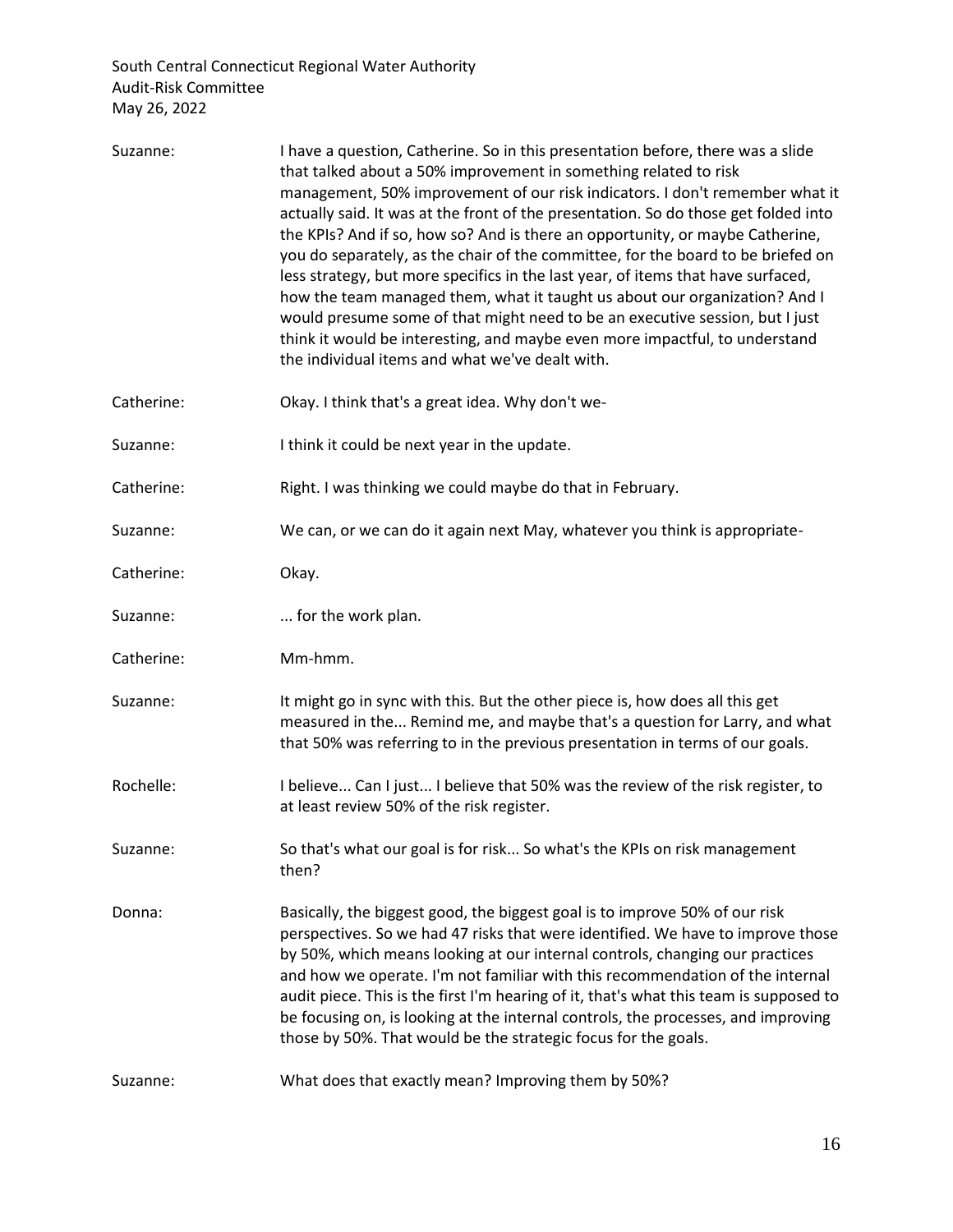| Donna:     | So that means Taking, for example, the BCP process, where you look at an<br>area that has a concern that's been identified as a critical area, so going back to<br>those top tens, and then saying, "Okay, we have a major gap." For example, let's<br>say succession planning. There's no succession plan identified. There's no<br>framework identified. How do we improve that? Well, we got to put in place a<br>framework, and then we got to go ahead and start assessing our people. So<br>once those processes start to get completed, then you look and assess, "Okay,<br>what percentage of what you need to do to achieve a hundred percent of that<br>particular area so it's no longer a risk, if you've identified" Let's say you've<br>done 50% of implementing those new processes and framework and everything<br>else. That would be the 50% improvement. |
|------------|-----------------------------------------------------------------------------------------------------------------------------------------------------------------------------------------------------------------------------------------------------------------------------------------------------------------------------------------------------------------------------------------------------------------------------------------------------------------------------------------------------------------------------------------------------------------------------------------------------------------------------------------------------------------------------------------------------------------------------------------------------------------------------------------------------------------------------------------------------------------------------|
| Catherine: | So the measurement mechanism is built into the COSO framework. Is that<br>correct?                                                                                                                                                                                                                                                                                                                                                                                                                                                                                                                                                                                                                                                                                                                                                                                          |
| Donna:     | Yes, in some capacities, because she's assessing each of those individual areas.                                                                                                                                                                                                                                                                                                                                                                                                                                                                                                                                                                                                                                                                                                                                                                                            |
| Catherine: | Okay. Okay. So we'll-                                                                                                                                                                                                                                                                                                                                                                                                                                                                                                                                                                                                                                                                                                                                                                                                                                                       |
| David:     | Catherine?                                                                                                                                                                                                                                                                                                                                                                                                                                                                                                                                                                                                                                                                                                                                                                                                                                                                  |
| Catherine: | Yes.                                                                                                                                                                                                                                                                                                                                                                                                                                                                                                                                                                                                                                                                                                                                                                                                                                                                        |
| David:     | Oh, if I could just In reference to Suzanne's comment, the strategic focus on<br>page three is to enhance the enterprise management by reviewing and<br>improving 50% of risk perspectives. So there's 47 perspectives. So you're going<br>to improve 24 of them. You're not That's how I read it, not quite the way you<br>explained it. That's not how I read it. Or this maybe needs to be reworded or<br>whatever, but my understanding is that if there's 47 of them, you're going to<br>improve 24 of them.                                                                                                                                                                                                                                                                                                                                                           |
| Donna:     | Yes. But the way you improve them is by updating the processes and practices<br>and implementing all that stuff. So that's how you do it.                                                                                                                                                                                                                                                                                                                                                                                                                                                                                                                                                                                                                                                                                                                                   |
| David:     | Right. But Suzanne's question, how do you measure the 50%? And my way of<br>reading what the goal is that 24 of the 47 get improved in some way, and that's<br>how you meet your goal, not 50% of each of the 47. And how do you know what<br>the range is for each of the 47? So I think that's-                                                                                                                                                                                                                                                                                                                                                                                                                                                                                                                                                                           |
| Larry:     | That's correct, David. We're going to improve. 50% of those risks are going to<br>get improved.                                                                                                                                                                                                                                                                                                                                                                                                                                                                                                                                                                                                                                                                                                                                                                             |
| David:     | Yes.                                                                                                                                                                                                                                                                                                                                                                                                                                                                                                                                                                                                                                                                                                                                                                                                                                                                        |
| Larry:     | Not by 50% percent.                                                                                                                                                                                                                                                                                                                                                                                                                                                                                                                                                                                                                                                                                                                                                                                                                                                         |